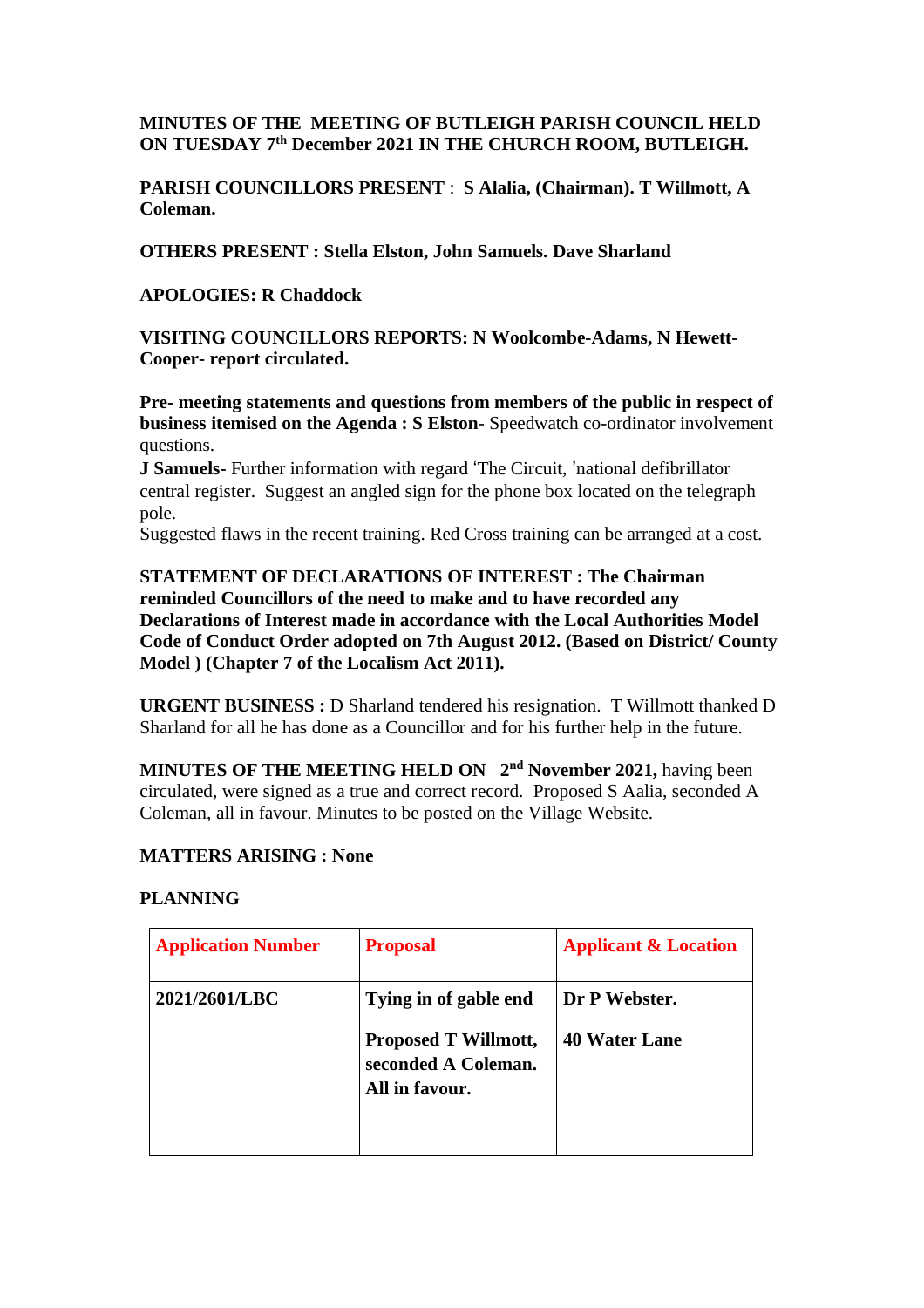| 2021/2469/TCA    | <b>Holm Oak-Thin</b><br>crown up to 25% to<br>reduce canopy density<br>plus further works.<br><b>Recommend Leave to</b><br><b>Planning Officer.</b><br><b>Proposed T Willmott,</b><br>seconded. All in<br>favour | Mr Rosser.<br>Houndwood Lodge,<br><b>Water Lane</b>             |
|------------------|------------------------------------------------------------------------------------------------------------------------------------------------------------------------------------------------------------------|-----------------------------------------------------------------|
| 2021/2595/TCA    | T1 Prune Hazel, T2<br><b>Reduce Hornbeam, T3</b><br><b>Fell Holly</b><br><b>Recommend Leave to</b><br><b>Planning Officer.</b><br>Proposed seconded.<br>All in favour.                                           | <b>Mr Laidlaw</b><br><b>Haze Cottage, High</b><br><b>Street</b> |
| <b>Decisions</b> |                                                                                                                                                                                                                  |                                                                 |
| 2021/2128/HSE    | <b>Erection of first floor</b><br>extension Approved                                                                                                                                                             | 10 Looks Lane,<br><b>Butleigh Wootton</b>                       |
| 2021/2042/HSE    | <b>Erection of extension</b><br>to garage $\&$<br>replacement of house<br>windows. Approved                                                                                                                      | <b>Haze Cottage, High</b><br><b>Street</b>                      |
| 2021/2134/LBC    | <b>Erection of porch to</b><br>wet elevation<br>(Retrospective)<br><b>Approved</b>                                                                                                                               | <b>Rockes Barn, Henley</b><br>Lane                              |

| <b>FINANCE:</b>   |           |                |           |
|-------------------|-----------|----------------|-----------|
| <b>CURRENT AC</b> |           | <b>BRAC</b>    |           |
| BALANCE           | £7573.35  | <b>BALANCE</b> | £7645.94  |
|                   | £ 7573.35 | <b>Balance</b> | £ 7646.13 |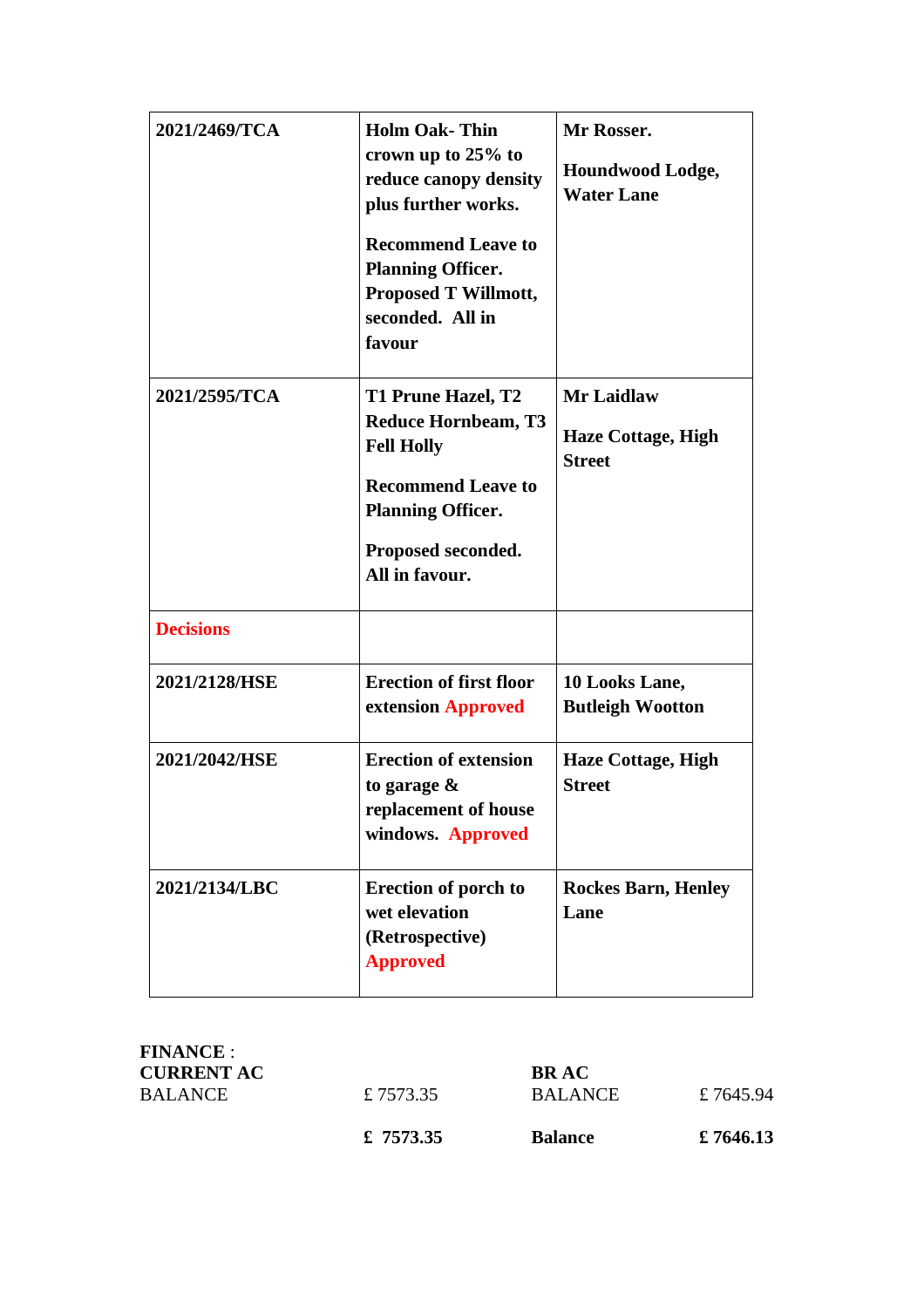### **FINANCIAL APPROVALS** : Resolutions to approve the following expenditure : **£500 BPFA Covid Grant. Somerset Garden Services: Street Sweeping £400 + Village Green Maintenance £150 Total £550**

Proposed S Alalia, seconded T Willmott . All in favour

**WAR MEMORIAL- NEED FOR MAINTENANCE:** Need to put an amount in the Precept for advice and an updated survey to maintain the War Memorial. Repointing the lower parts, some WW1 lettering required. T Willmott to follow up with the War Memorials Trust to look into the funding of any proposed restoration.

**DISCUSSIONS REGARDING 2022/23 PRECEPT:** £16500, submitted to MDC. Proposed T Willmott, seconded A Coleman. All in favour.

**DEFIBRILLATOR AWARENESS FOLLOW UP.** The Circuit network- link up with the database. Sign to be ordered. Heartsafe notices to be circulated.

**WEBSITE MANAGEMENT:** Need to find a local person to take this on, update the website and carry on the maintenance.

**HIGHWAYS -SPEED INDICATOR DEVICE- UPDATE.** On behalf of K Otton, the Clerk reported the solar power aspect would cost £850 plus the installation of the posts as per specification received. The Clerk has written to Traffic Management with regard the proposed site. Meeting to be organised.

# **COMMUNITY SPEEDWATCH- UPDATE-**

**FURTHER SID PROPOSAL :** Chapter 8 Training to be discussed.

**OTHER TRAFFIC MANAGEMENT MATTERS:** Approved and awaiting works to be done.

Hedges at Adams Orchard along Chapel Lane needs cutting back, also Church Close House yew trees and Butleigh House.

**CORRESPONDENCE:** Shared Access- Telecom Mast request from Shared Access for extending the mast by 5 metres, adding 12 apparatus. This would require a surrender and re-grant of the 2017 Lease..: Proposed material change to the Mast to be consulted upon.

January Agenda to review.

Road calming measures: Any further traffic calming would be escalated to Somerset County Council.

Community Pay Back used in the village. Any useful jobs around the village.

# **QUEENS PLATINUM JUBILEE CELEBRATIONS JUNE 2022:** Arrangements ongoing.

**LEAD COUNCILLOR'S REPORTS:** None